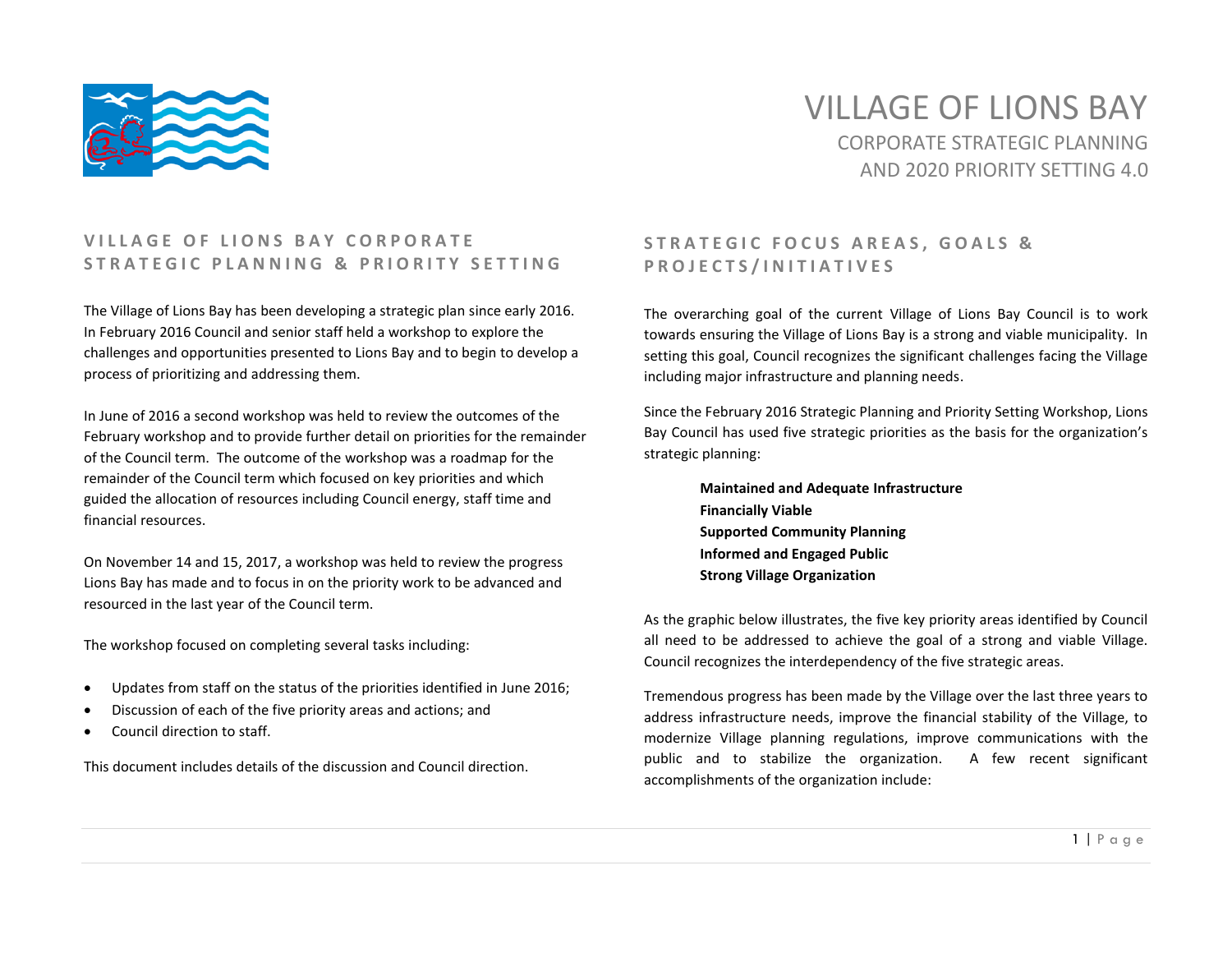- Completed and adopted a comprehensive 30-year infrastructure master plan;
- Secured voter approval for up to \$3M in loan funding for infrastructure;
- Selling road-ends to fund acquisition of waterfront land for municipal needs, and to create a cash reserve for internal loans;
- Multiple operating improvements in water infrastructure (new pressure relief valves at PRV stations and new chlorine & turbidity analyzers at both treatment plants);



- Safety improvements and reconstruction of the Harvey Intake weir through NBCF2 grant funding (66% of \$369K);
- Water storage facility and network upgrades through CWWF grant funding (83% of \$2.71M);
- A 50% reduction in water waste through leakage control and pressure management;
- Elimination of Boil Water Advisories, improved SCADA, Outdoor Water Use Bylaw and Water Shortage Plan;
- Strategic water supply planning via a long-term hydrology study in cooperation with UBC;
- Water pipeline feasibility research and property purchased for a future desalination plant if necessary;
- Shovel-ready plans for Bayview Drainage & Water Improvement Project (DWIP);
- Modernized zoning bylaw: marine parks, cottages, Community Amenity Contributions, and regulated Short Term Rentals;
- Improved community communications: new website, new and improved communications media, created emergency notification system, improved consultation framework and processes;
- Completed a core services review for Public Works;
- Stabilization of organization and negotiation of new collective agreement;
- Consolidation of all bylaws;
- Completed review of SCADA technical communications study;
- Completed public landscaping plan funded through MOU with MOTI;
- Implemented strategic changes to parking in Lions Bay;
- Engaged community in consultation process for revitalization of Lions Bay Beach Park.

At the December 2018 workshop, Council began with a proposed set of goals and priorities for 2019 which build on and provide further detail of the goals and priorities of the previous strategic planning work.

Each of the strategic focus areas with goals and priority actions is outlined below with target timelines set out as:

- Short Term  $-1-2$  years
- Medium Term 2-4 years
- Long Term over 4 years (next Council).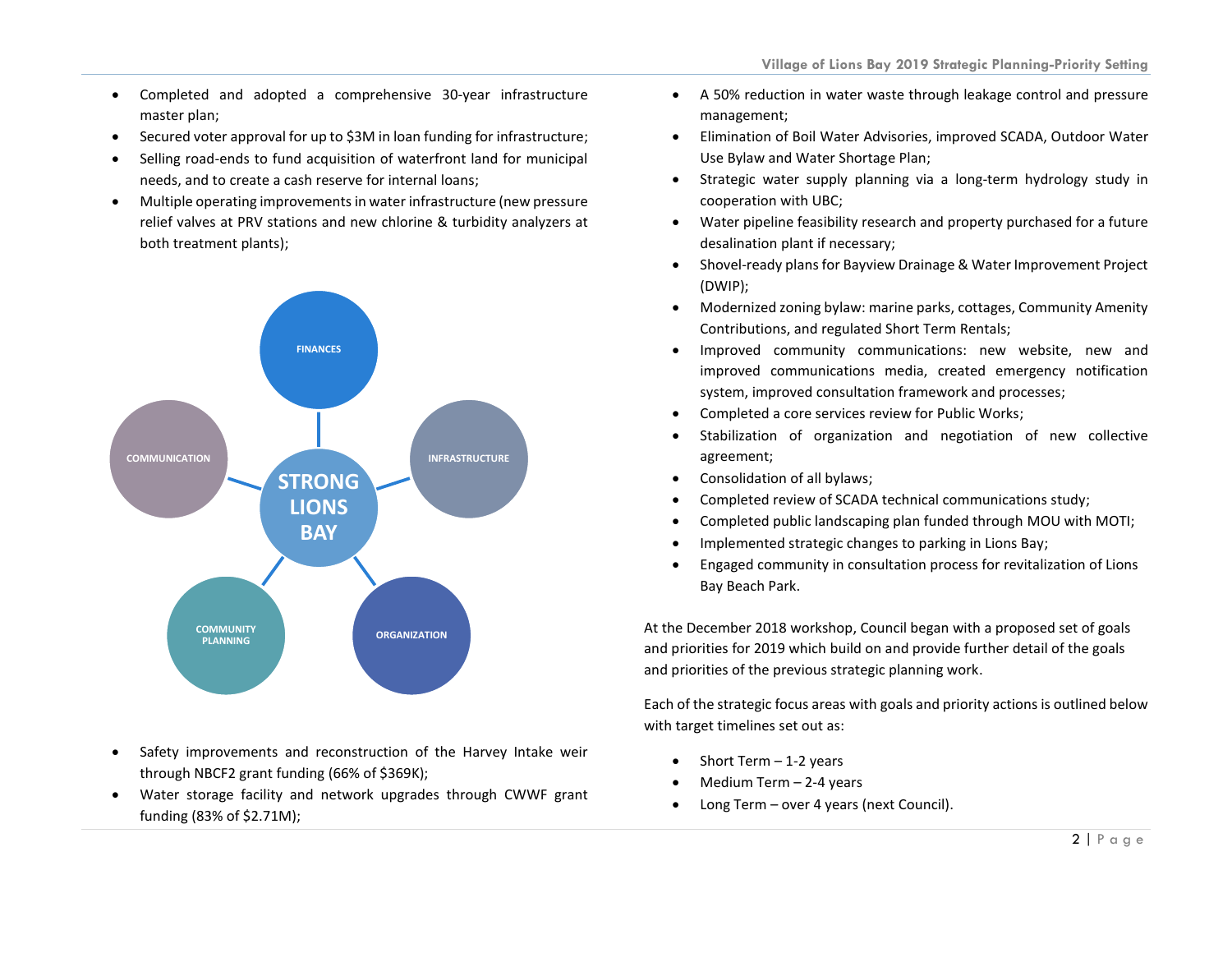# **MAINTAINED AND ADEQUATE INFRASTRUCTURE**

| <b>GOALS</b>                                                                                                                                                                                                                                                     | <b>PRIORITY ACTIONS</b>                                                                                                                                                                                      | <b>TARGET TIMELINE</b>                                  |
|------------------------------------------------------------------------------------------------------------------------------------------------------------------------------------------------------------------------------------------------------------------|--------------------------------------------------------------------------------------------------------------------------------------------------------------------------------------------------------------|---------------------------------------------------------|
| <b>Adequately resource</b><br>maintenance of existing Lions<br><b>Bay infrastructure and</b><br>infrastructure spending based on<br>the long-range priorities of the<br><b>Infrastructure Master Plan and</b><br>the Asset Management<br><b>Investment Plan.</b> | Manage CWWF1-funded Water Network Project to completion<br>a.<br>(Harvey Tank complete - PRVs pending).                                                                                                      | <b>Short Term</b>                                       |
|                                                                                                                                                                                                                                                                  | b. Incorporate PRVs into CWWF project and fund from remainder of<br>grant/loan (consult public re. 3rd PRV funding).                                                                                         | <b>Short Term</b>                                       |
|                                                                                                                                                                                                                                                                  | c. Apply for next round of infrastructure grant funding $-$ confirmed<br>Bayview DWIP project.                                                                                                               | <b>Short Term</b>                                       |
|                                                                                                                                                                                                                                                                  | d. Progress cell tower project – support public consultation process<br>and ensuing Council decision.                                                                                                        | <b>Short Term</b>                                       |
| <b>Identify and meet service</b><br>standards and best practices<br>appropriate to the needs of Lions<br>Bay.                                                                                                                                                    | Implement Phase 1 of Lions Bay Beach Park improvement project,<br>e.<br>using Water-Access Capital Reserve funds where possible. - await<br>grant funding for Phase 2.                                       | Phase 1 - Complete<br>Phase 2 - Short to Medium<br>Term |
|                                                                                                                                                                                                                                                                  | f.<br>Support the UBC long-range watershed hydrology study -<br>coordinate UBC equipment on cell tower.                                                                                                      | Ongoing                                                 |
| <b>Meet critical standards and</b><br>industry best practices as they<br>continue to evolve.                                                                                                                                                                     | Kelvin Grove WWTP replacement - Select proponent for RBC "like-<br>g.<br>for-like" replacement, manage project to completion in 2020.                                                                        | <b>Short Term</b>                                       |
|                                                                                                                                                                                                                                                                  | Develop Stormwater Management Plan – extrapolate from the ISL<br>h.<br>study on Oceanview Road to extent possible.                                                                                           | Short to Medium Term                                    |
|                                                                                                                                                                                                                                                                  | Capital Expenditure Focus - consider "service agreements" for pre-<br>i.<br>approved vendors/rates for various smaller capital projects (eg:<br>culvert replacements under roads, road patching maintenance) | <b>Short Term</b>                                       |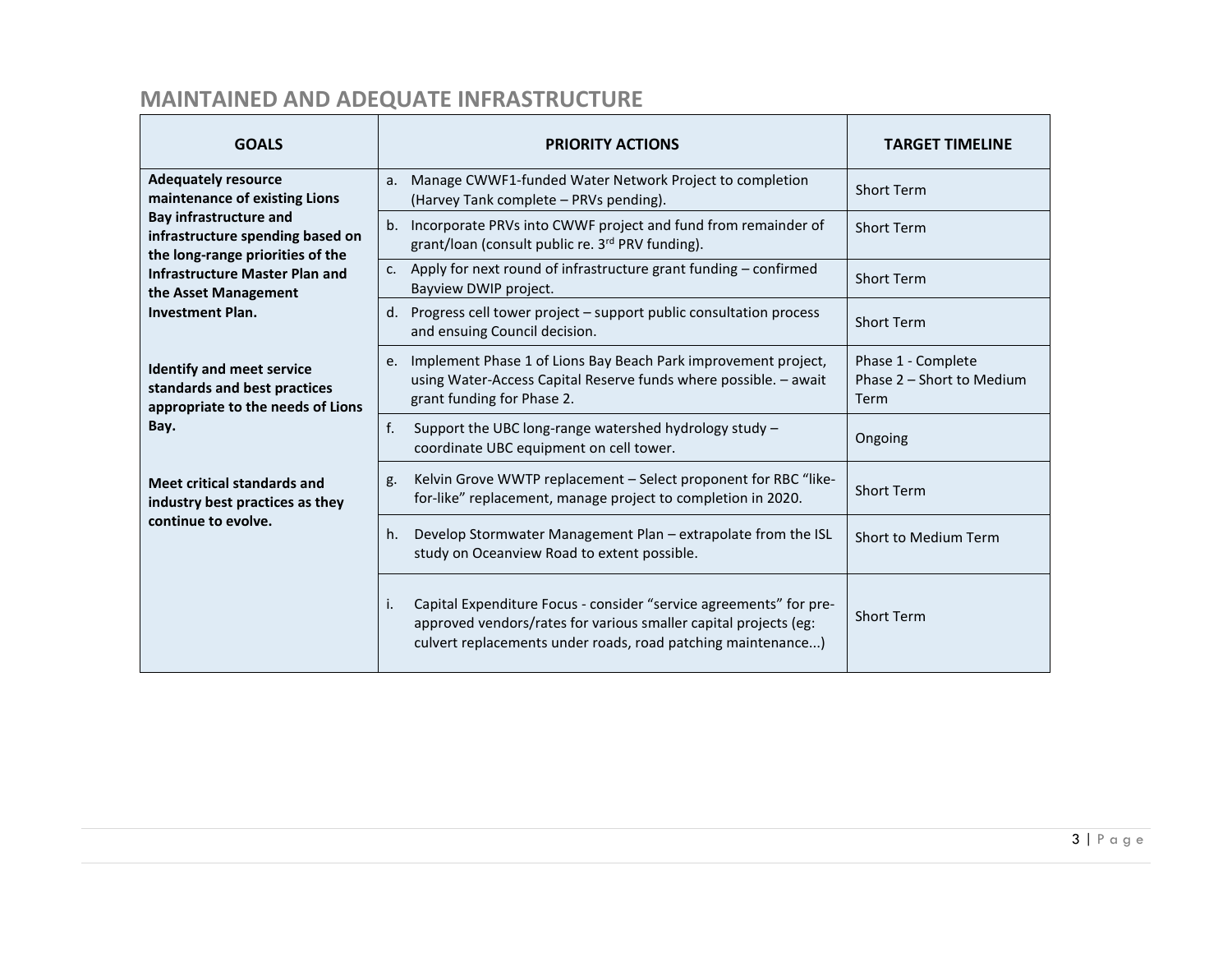#### **FINANCIALLY VIABLE**

| <b>GOALS</b>                                                                                                                                                                                                                                                                                                                                                                                                                                                             | <b>PRIORITY ACTIONS</b>                                                                                                                                                   | <b>TARGET</b><br><b>TIMELINE</b> |
|--------------------------------------------------------------------------------------------------------------------------------------------------------------------------------------------------------------------------------------------------------------------------------------------------------------------------------------------------------------------------------------------------------------------------------------------------------------------------|---------------------------------------------------------------------------------------------------------------------------------------------------------------------------|----------------------------------|
| <b>Ensure the municipality has</b><br>adequate long-term financial<br>resources to sustain core<br>work and strategic priorities.<br>Pursue a capital reserve<br>policy to meet the<br>requirements of a<br>comprehensive Asset<br><b>Management Plan.</b><br><b>Utilize grant and debt</b><br>funding for spending on new<br>and replacement assets for<br>future generations, and<br>eligible funding for operating<br>costs and addressing the<br>infrastructure gap. | a. Apply for all suitable Infrastructure Grants                                                                                                                           | Ongoing                          |
|                                                                                                                                                                                                                                                                                                                                                                                                                                                                          | b. Advocate for small community concessions (eg: gas tax, rural<br>allowances, Metro issues, Translink, etc).                                                             | <b>Short Term</b>                |
|                                                                                                                                                                                                                                                                                                                                                                                                                                                                          | Complete work on a comprehensive Asset Management Plan.<br>c.<br>(Phase 2 of AMIP underway and completing by May 2020)                                                    | <b>Short Term</b>                |
|                                                                                                                                                                                                                                                                                                                                                                                                                                                                          | d. Complete sale of municipally-owned lot at 52 Brunswick.-<br>completed                                                                                                  | <b>Short Term</b>                |
|                                                                                                                                                                                                                                                                                                                                                                                                                                                                          | Complete sale of municipally-owned lot in Upper Kelvin Grove<br>e.<br>(in progress).                                                                                      | <b>Short Term</b>                |
|                                                                                                                                                                                                                                                                                                                                                                                                                                                                          | f.<br>Support PRV projects under expanded CWWF through loans<br>under current Loan Authorization bylaw (in progress).                                                     | <b>Short Term</b>                |
|                                                                                                                                                                                                                                                                                                                                                                                                                                                                          | Determine options for funding Kelvin Grove WWTP project and<br>g.<br>implement best option.                                                                               | <b>Short Term</b>                |
|                                                                                                                                                                                                                                                                                                                                                                                                                                                                          | Consider proceeding with Road Closure Bylaws for Oceanview<br>h.<br>site and for Brunswick Beach Point (obtain appraisals and<br>surveys as part of preliminary work).    | Short to Medium Term             |
|                                                                                                                                                                                                                                                                                                                                                                                                                                                                          | Consider additional sources of revenue (such as expanding the<br>i.<br>tax base) and what is required to implement them to address<br>long-term financial sustainability. | Short to Medium Term             |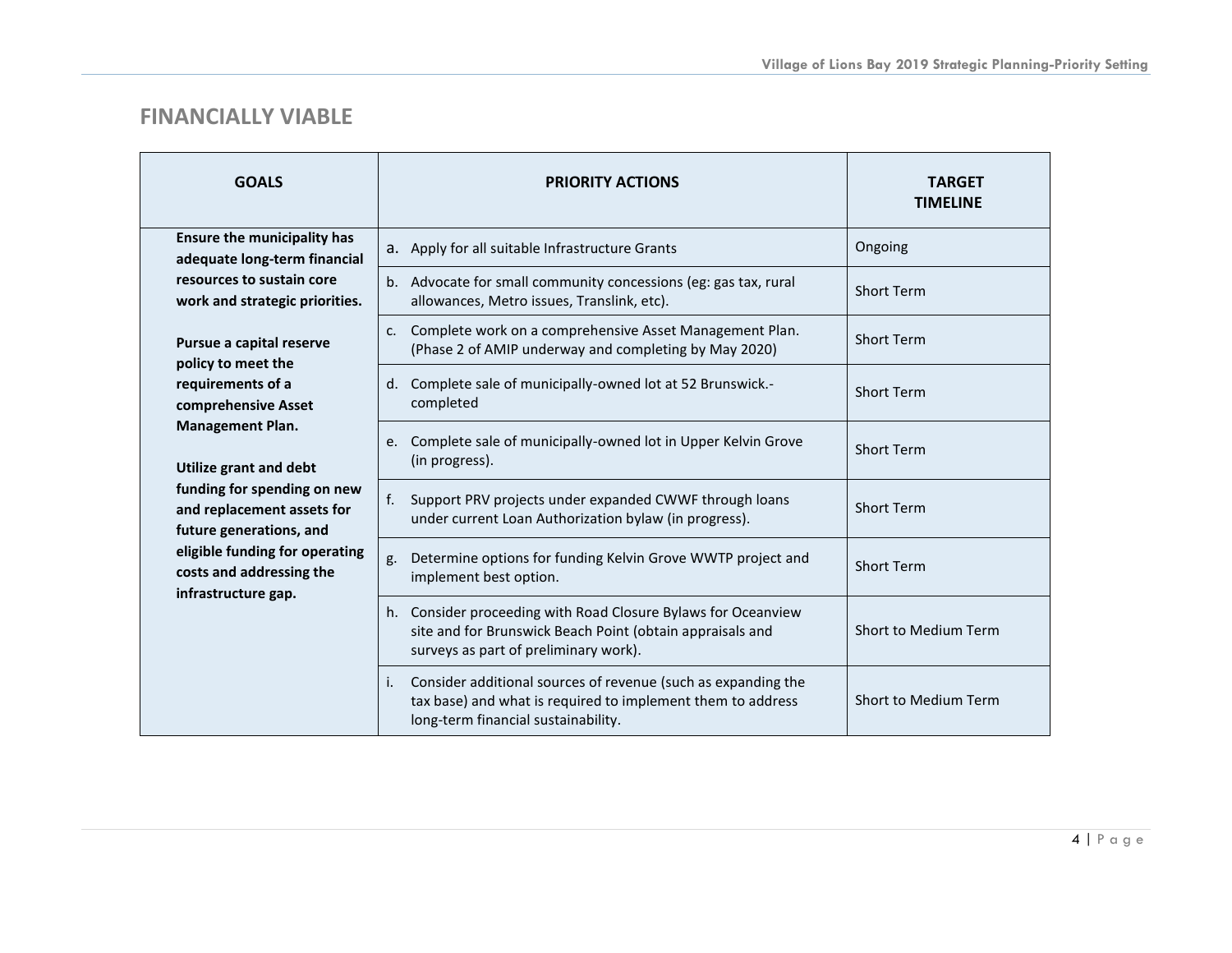## **SUPPORTED COMMUNITY PLANNING**

| <b>GOALS</b>                                                                                                                                                                                                                 | <b>PRIORITY ACTIONS</b>                                                                                                                                                                                                                       | <b>TARGET TIMELINE</b>                                                                     |
|------------------------------------------------------------------------------------------------------------------------------------------------------------------------------------------------------------------------------|-----------------------------------------------------------------------------------------------------------------------------------------------------------------------------------------------------------------------------------------------|--------------------------------------------------------------------------------------------|
| Continue to enhance and<br>implement the Official<br><b>Community Plan (OCP) in order</b><br>to produce a prosperous, diverse<br>and vibrant complete<br>community, accessible to<br>residents and welcoming to<br>visitors. | a. Adopt a new local Building Bylaw complying with new provincial<br>Building Act and advancing Municipal policy objectives (get budget<br>estimates to use law firm or consultant for bulk of the work)                                      | <b>Short Term</b><br>Staff to review and bring<br>recommendations for policy<br>objectives |
|                                                                                                                                                                                                                              | b. Apply for provincial License of Occupation for W2 Water Zones<br>(consider regulatory regimes from Atlantic Canada)                                                                                                                        | Long Term                                                                                  |
|                                                                                                                                                                                                                              | c. Consider natural hazards Development Permits and associated<br>OCP amendment (re-distribute previous materials)                                                                                                                            | <b>Short Term</b>                                                                          |
|                                                                                                                                                                                                                              | d. Complete Community Amenity Contribution (CAC) policy (in<br>progress)                                                                                                                                                                      | Short Term                                                                                 |
|                                                                                                                                                                                                                              | e. Develop and implement initiatives with SD45 to help support Lions<br><b>Bay School</b>                                                                                                                                                     | Ongoing                                                                                    |
|                                                                                                                                                                                                                              | f. Scope the effort to inventory, assess condition and manage trails in<br>Lions Bay (consider outsourcing and maintenance for emergencies)                                                                                                   | Short to Medium Term                                                                       |
|                                                                                                                                                                                                                              | g. Develop a Boulevard Encroachment Bylaw to address<br>encroachment and vegetation.                                                                                                                                                          | <b>Short Term</b>                                                                          |
|                                                                                                                                                                                                                              | h. Further develop the Emergency Program to meet our municipal<br>legal obligations and policy objectives                                                                                                                                     | Short Term (Ongoing)                                                                       |
|                                                                                                                                                                                                                              | Negotiate long-term provincial lease at Upper Brunswick, plan<br>i.<br>move of Public Works Yard there, complete community<br>consultation for redevelopment of the existing site (consider<br>linking PW move with redevelopment proposals). | <b>Short Term</b>                                                                          |
|                                                                                                                                                                                                                              | Support initiatives protecting glass sponge reefs in Howe Sound,<br>establishing Howe Sound as a UNESCO Biosphere Region,<br>promoting a Howe Sound National Park.                                                                            | Ongoing                                                                                    |
|                                                                                                                                                                                                                              | k. Work with Sea-to-Sky communities towards intra-regional transit.                                                                                                                                                                           | <b>Medium Term</b>                                                                         |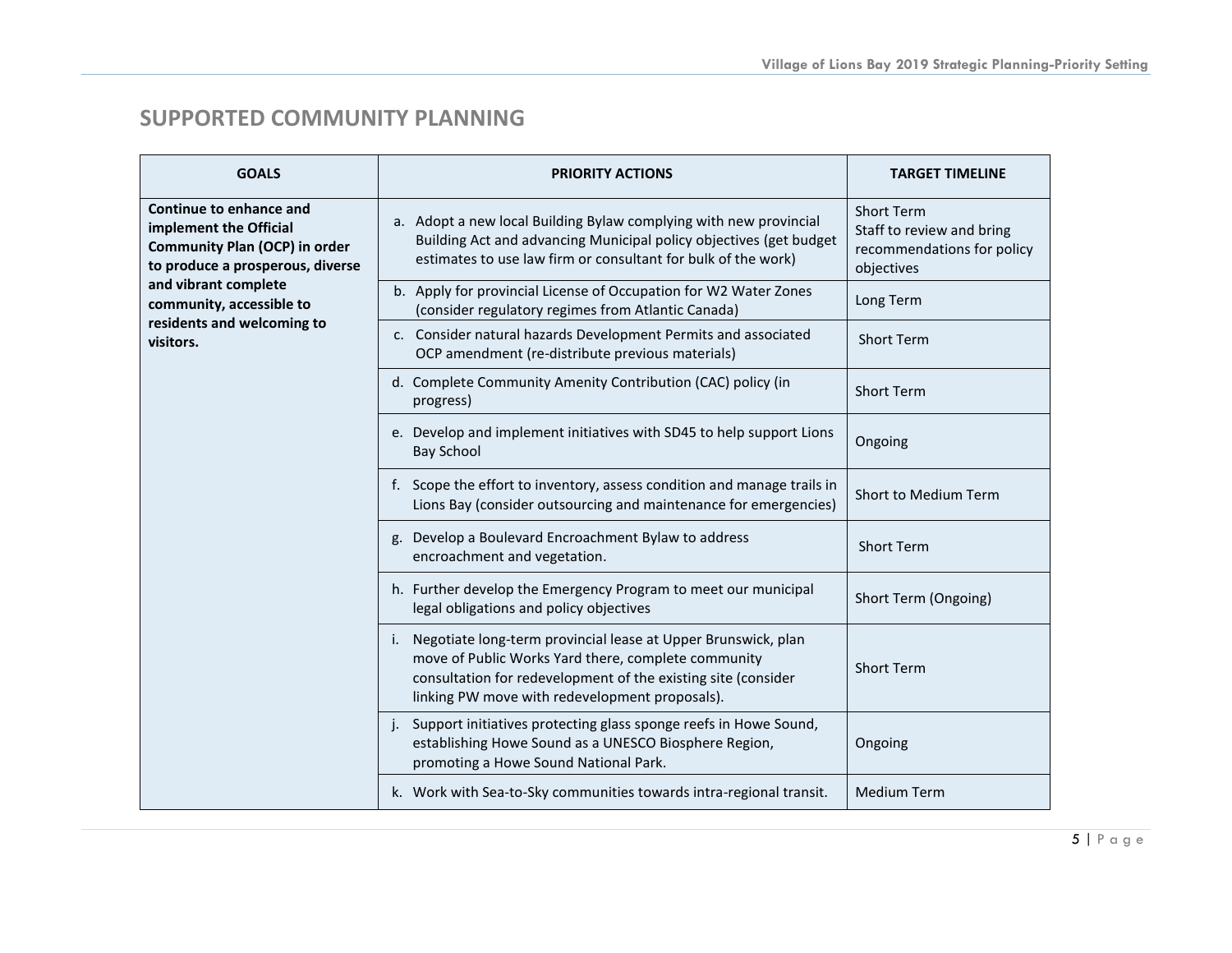| I. Work with TransLink on service improvements to Lions Bay transit.                                                                                                                                                                                            | Short to Medium Term                           |
|-----------------------------------------------------------------------------------------------------------------------------------------------------------------------------------------------------------------------------------------------------------------|------------------------------------------------|
| m. Through advocacy & representation, address high noise and<br>excessive accident risk on the Sea-to-Sky Hwy.                                                                                                                                                  | Short Term - Advocacy in<br>progress (Ongoing) |
| n. Work with owners/developers regarding potentially developable<br>properties such as small lot subdivisions, Kelvin Grove lands, PW<br>Yard, etc. - Continue facilitating potential development<br>opportunities that fit within OCP                          | <b>Short Term</b><br><b>Medium Term</b>        |
| o. Council consideration of options for future of Oceanview Road<br>ROW (see h. in Financially Viable section above and incorporate in<br>appraisal and survey work)                                                                                            | <b>Short Term</b>                              |
| p. Boundary Discussions with West Van, Metro and SLRD                                                                                                                                                                                                           | Medium to Long Term                            |
| q. Hire a consultant to draft DCCs and Subdivision Servicing Bylaws                                                                                                                                                                                             | <b>Short Term</b>                              |
| r. Hire a consultant to do a Housing Needs Assessment (required for<br>grant funding through BC Housing) (UBCM grant for next year to<br>meet new statutory requirements per s.585.1-.4 of LGA)                                                                 | Short Term                                     |
| s. Start planning for undertaking a major update to the OCP by<br>budgeting an amount each year over the next 4 years                                                                                                                                           | Short to Medium Term                           |
| t. Electric Vehicle Charging Station Project - Proceeding with<br>preliminary requirements pending grant application                                                                                                                                            | Short Term                                     |
| u. View Bylaw (Resident Proposal) - Vocal opposition from several<br>residents and no Council interest in considering this term                                                                                                                                 | Long Term                                      |
| v. Climate Action Initiatives - Councillors Barmeier and Cunliffe<br>offered to co-chair a select committee to review goals, objectives,<br>opportunities, costs, resources required and recommend a<br>strategy to address our Climate Action responsibilities | Short Term                                     |
| w. Wood Smoke Bylaw (Metro) - Council to consider options for<br>addressing the objectives of the proposed Metro bylaw                                                                                                                                          | <b>Short Term</b>                              |
| x. Urban Containment Boundary (Metro) - Municipality to explore<br>options and impacts of urban vs. rural designation                                                                                                                                           | <b>Short Term</b>                              |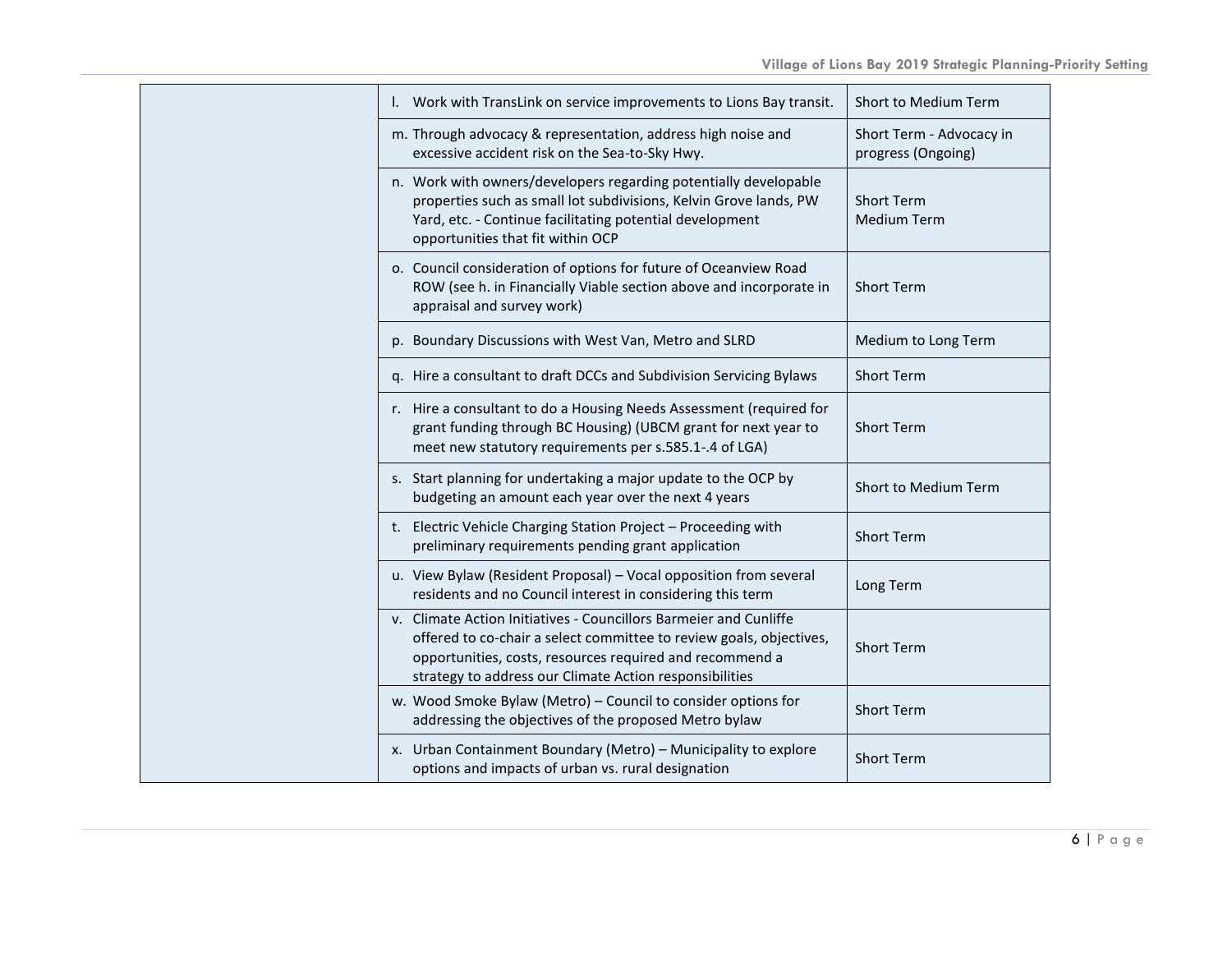## **INFORMED AND ENGAGED PUBLIC COMMUNICATIONS**

| <b>GOALS</b>                                                                                       | <b>PRIORITY ACTIONS</b>                                                                                                    | <b>TARGET TIMELINE</b> |
|----------------------------------------------------------------------------------------------------|----------------------------------------------------------------------------------------------------------------------------|------------------------|
| <b>Facilitate an informed and</b><br>engaged public by proactive and<br>transparent communication. | Utilise outside consultants for select community consultations.<br>а.<br>(eg: DPAs, Blvd. Bylaw, Infrastructure Financing) | Short - Medium Term    |
|                                                                                                    | Promote Website, Village Update and Lions Bay Alert<br>b.                                                                  | Ongoing                |
|                                                                                                    | Develop a Communications Strategy - emphasize "Have Your<br>Say" for more important items                                  | <b>Short Term</b>      |

## **STRONG VILLAGE ORGANIZATION**

| <b>GOALS</b>                                                                                                                                                                                                                      | <b>PRIORITY ACTIONS</b>                                                                                                                                          | <b>TARGET TIMELINE</b>                                                           |
|-----------------------------------------------------------------------------------------------------------------------------------------------------------------------------------------------------------------------------------|------------------------------------------------------------------------------------------------------------------------------------------------------------------|----------------------------------------------------------------------------------|
| Support a motivated, fulfilled,<br>high-functioning and stable staff<br>organization capable of<br>innovatively meeting the core<br>work and statutory requirements<br>of the organization and Council's<br>strategic priorities. | Continue to build staff skills in customer service, communication,<br>a.<br>administration, planning, finance, IT, records management &<br>emergency management. | Ongoing                                                                          |
|                                                                                                                                                                                                                                   | Maintain existing staffing levels.<br>b.                                                                                                                         | <b>Short Term</b>                                                                |
|                                                                                                                                                                                                                                   | Commence strategic planning for LBFR service levels - review Fire<br>c.<br>Bylaw re. current services provided                                                   | Short Term for Burn Bldg.<br>Short to Medium Term for<br>LBFR Strategic Planning |
|                                                                                                                                                                                                                                   | d.<br>Build relationships with local First Nations                                                                                                               | Ongoing                                                                          |
|                                                                                                                                                                                                                                   | Update Core Service Review<br>e.                                                                                                                                 | <b>Short Term</b>                                                                |